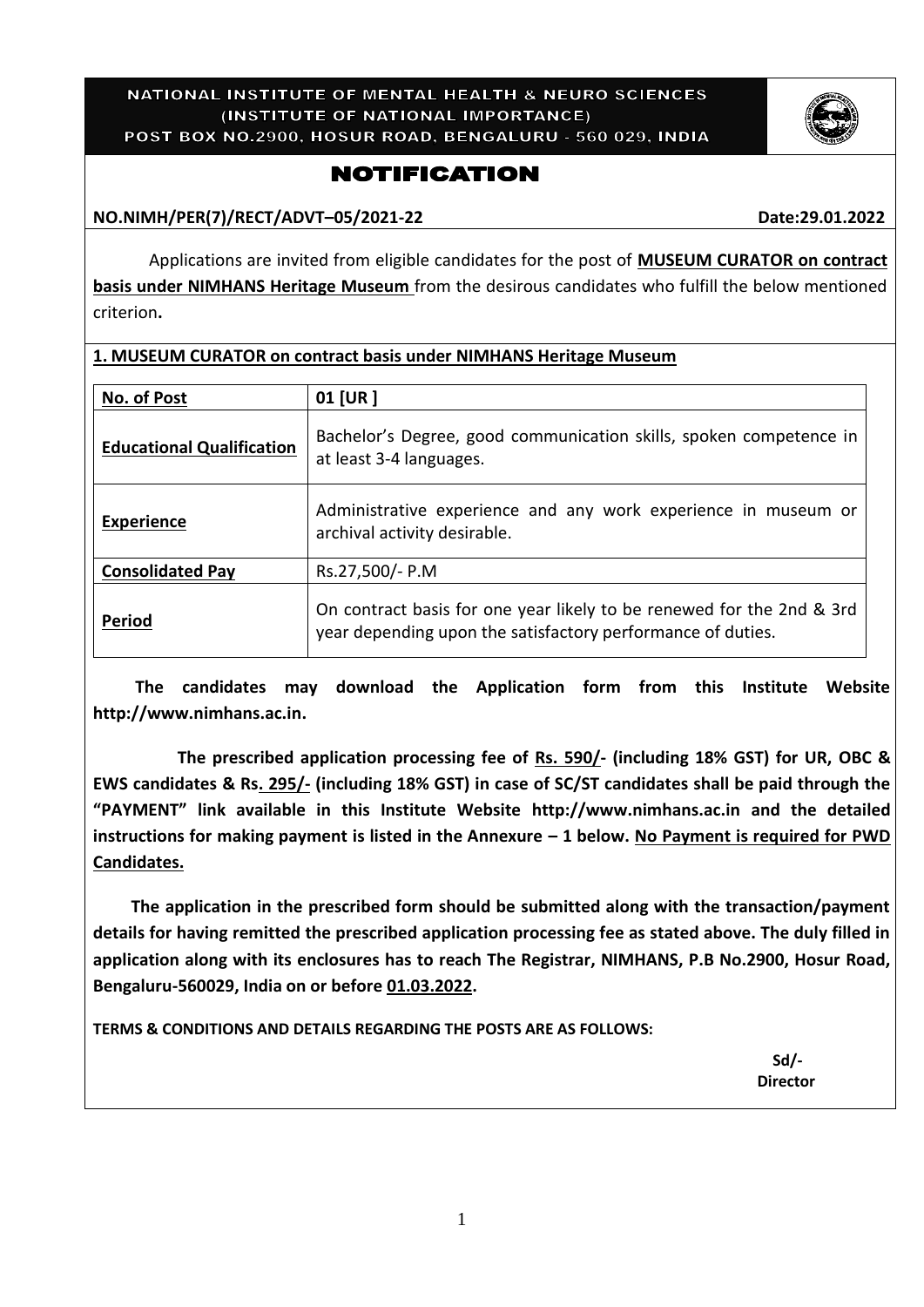### **TERMS & CONDITIONS:**

1. The application form should be downloaded from the Institute Website http://www.nimhans.ac.in & submitted along with required copies of certificates of the Age Proof, Academic Qualification, Experience Certificate, photo etc, so as to reach The Registrar, NIMHANS, P.B.No.2900, Hosur Road, Bengaluru – 560 029.

2. Any modification or Corrigendum will be updated in the Institute Website only.

3. No applications shall be entertained if it is incomplete / received after the last date prescribed/not forwarded through proper channel. The institute will not take responsibility for postal delay if any.

4. In case if it is felt necessary, the Institute may not fill up any or all of the above posts and if so, no separate intimation will be given to the candidates.

5. **The prescribed application processing fee of Rs. 590/- (including 18% GST) for UR, OBC & EWS candidates & Rs. 295/- (including 18% GST) in case of SC/ST candidates shall be paid through the "PAYMENT" link available in this Institute Website [http://www.nimhans.ac.in](http://www.nimhans.ac.in/) and the detailed instructions for making payment is listed in the Annexure – 1 below. No Payment is required for PWD Candidates.**

6. The Number of Vacancies/Category-wise Vacancies may vary/likely to change.

7. All the enclosures should be neatly tagged to the application and name of the post should be clearly specified in the application form.

8. Interim correspondence will not be entertained and replied to.

9. The last date for receipt of filled in application together with the relevant documents is on or before **01.03.2022 up to 4.30 P.M**.

10. Cutoff date for calculation of age, experience is **01.03.2022**.

 Sd/ director in the contract of the contract of the contract of the contract of the contract of the contract of th